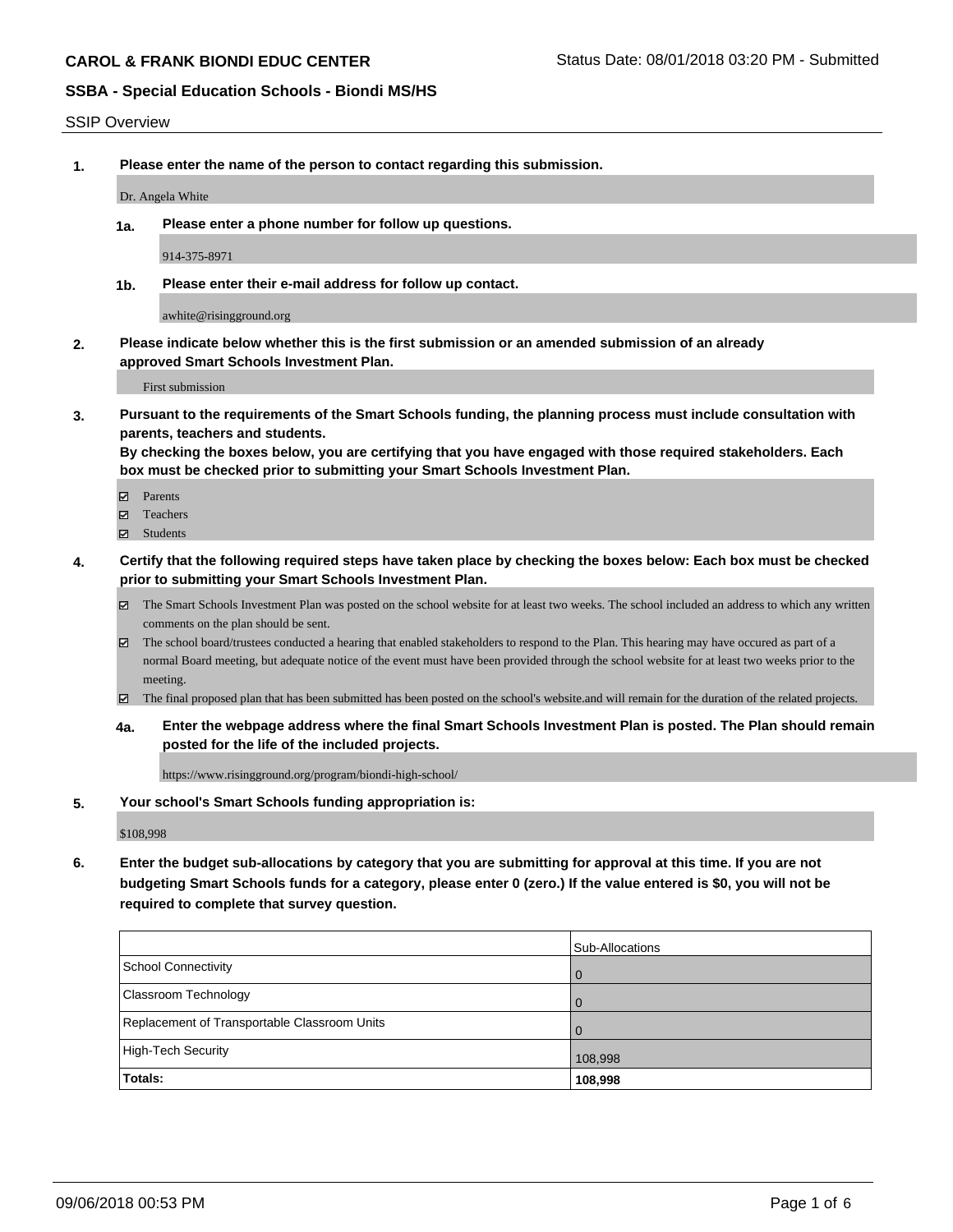School Connectivity

**1. Describe how you intend to use Smart Schools funds for high-speed broadband and/or wireless connectivity projects in school buildings.**

(No Response)

**2. Describe how the school plans to use digital connectivity and technology to improve teaching and learning.**

(No Response)

**3. Does your School Connectivity project require new construction or substantially altered space and result in capitalized cost in excess of \$100,000?**

(No Response)

**4. If you are submitting an allocation for School Connectivity complete this table. Note that the calculated Total at the bottom of the table must equal the Total allocation for this category that you entered in the SSIP Overview overall budget.** 

|                                            | Sub-Allocation |
|--------------------------------------------|----------------|
| Network/Access Costs                       | (No Response)  |
| <b>Outside Plant Costs</b>                 | (No Response)  |
| School Internal Connections and Components | (No Response)  |
| <b>Professional Services</b>               | (No Response)  |
| Testing                                    | (No Response)  |
| <b>Other Upfront Costs</b>                 | (No Response)  |
| <b>Other Costs</b>                         | (No Response)  |
| Totals:                                    | 0              |

**5. Please detail the type, quantity, per unit cost and total cost of the eligible items under each sub-category. This is especially important for any expenditures listed under the "Other" category. All expenditures must be eligible for tax-exempt financing to be reimbursed with Smart Schools funds. Sufficient detail must be provided so that we can verify this is the case. If you have any questions, please contact us directly through smartschools@nysed.gov. Add rows under each sub-category for additional items, as needed.**

| each type.<br>(No Response)      | (No Response)          | (No Response) | (No Response) | (No Response)     |
|----------------------------------|------------------------|---------------|---------------|-------------------|
|                                  |                        |               |               |                   |
| Repeat to add another item under |                        |               |               |                   |
| ∣type.                           |                        |               |               |                   |
| Select the allowable expenditure | I Item to be purchased | Quantity      | Cost per Item | <b>Total Cost</b> |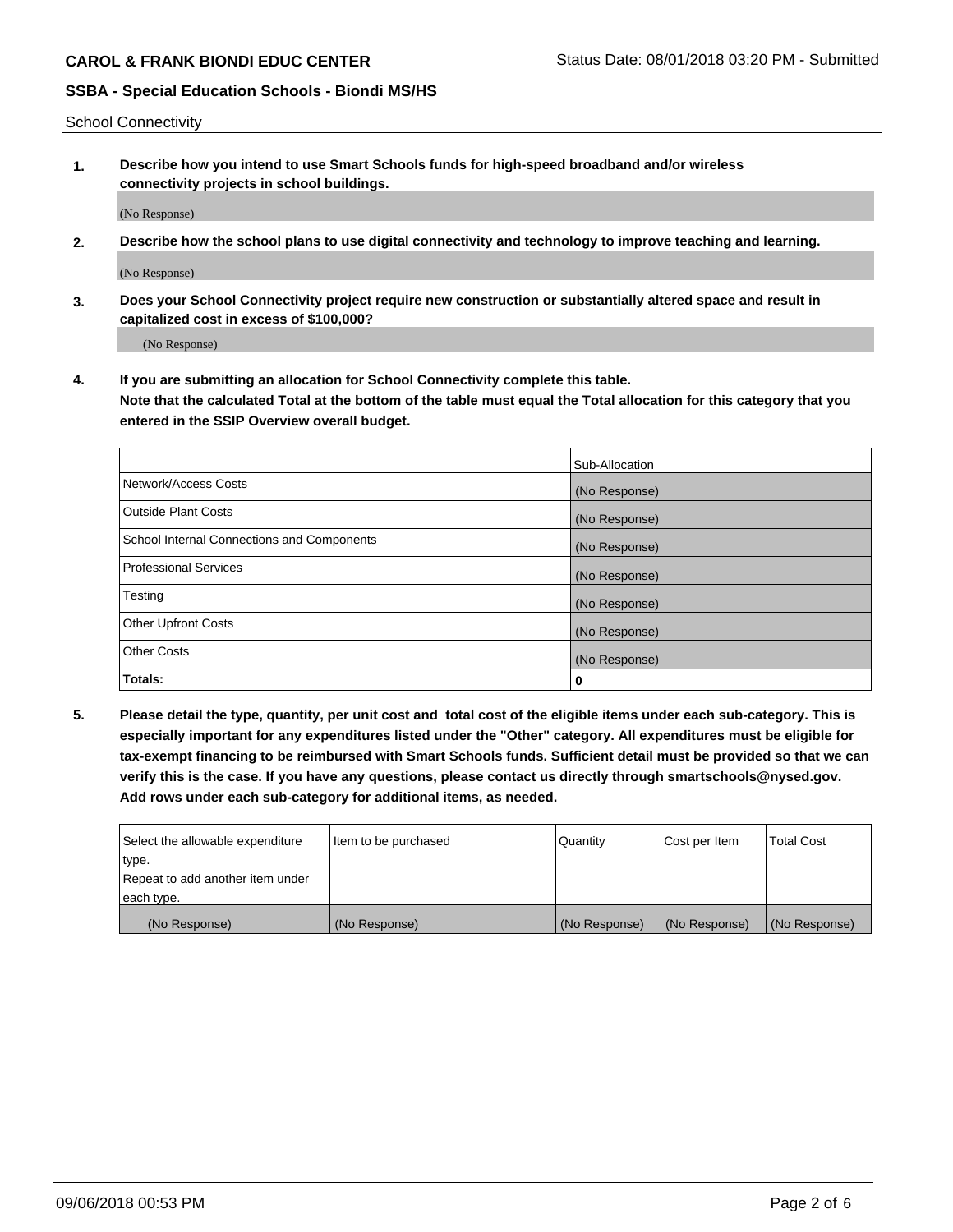Classroom Learning Technology Equipment (Devices)

**1. Describe the devices you intend to purchase and their compatibility with existing or planned platforms or systems.**

(No Response)

**2. Describe how the proposed technology purchases will improve teaching and learning inside or outside of the classroom.**

(No Response)

**3. To ensure the sustainability of technology purchases made with Smart Schools funds, schools must have a plan to maintain and support technology purchases reimbursed with Smart Schools funds. This sustainability plan should support recurring costs of use that are ineligible for Smart Schools funding such as device maintenance, technical support, Internet and wireless fees, maintenance of hotspots, staff professional development, building maintenance and the replacement of incidental items.**

By checking this box, you certify that the school has a sustainability plan as described above.

**4. Schools must ensure that devices purchased with Smart Schools funds will be distributed, prepared for use, maintained and supported appropriately. Schools must maintain detailed device inventories in accordance with generally accepted accounting principles.**

By checking this box, you certify that the school has a distribution and inventory management plan and system in place.

- **5. Schools must contact the SUNY/CUNY teacher preparation program that supplies the largest number of the its new teachers to request advice on innovative uses and best practices at the intersection of pedagogy and educational technology.**
	- By checking this box, you certify that you have contacted the SUNY/CUNY teacher preparation program that supplies the largest number of your new teachers to request advice on these issues.
	- **5a. Please enter the name of the SUNY or CUNY Institution that you contacted.**

(No Response)

**5b. Enter the primary Institution phone number.**

(No Response)

**5c. Enter the name of the contact person with whom you consulted and/or will be collaborating with on innovative uses of technology and best practices.**

(No Response)

**6. If you are submitting an allocation for Classroom Educational Technology, complete this table.**

**Note that the calculated Total at the bottom of the table must equal the Total allocation for this category that you entered in the SSIP Overview overall budget.**

|                          | Sub-Allocation |
|--------------------------|----------------|
| Interactive Whiteboards  | (No Response)  |
| <b>Computer Servers</b>  | (No Response)  |
| <b>Desktop Computers</b> | (No Response)  |
| <b>Laptop Computers</b>  | (No Response)  |
| <b>Tablet Computers</b>  | (No Response)  |
| <b>Other Costs</b>       | (No Response)  |
| Totals:                  | 0              |

**7. Please detail the type, quantity, per unit cost and total cost of the eligible items under each sub-category. This is especially important for any expenditures listed under the "Other" category. All expenditures must be capital bond eligible to be reimbursed with Smart Schools funds. If you have any questions, please contact us directly through**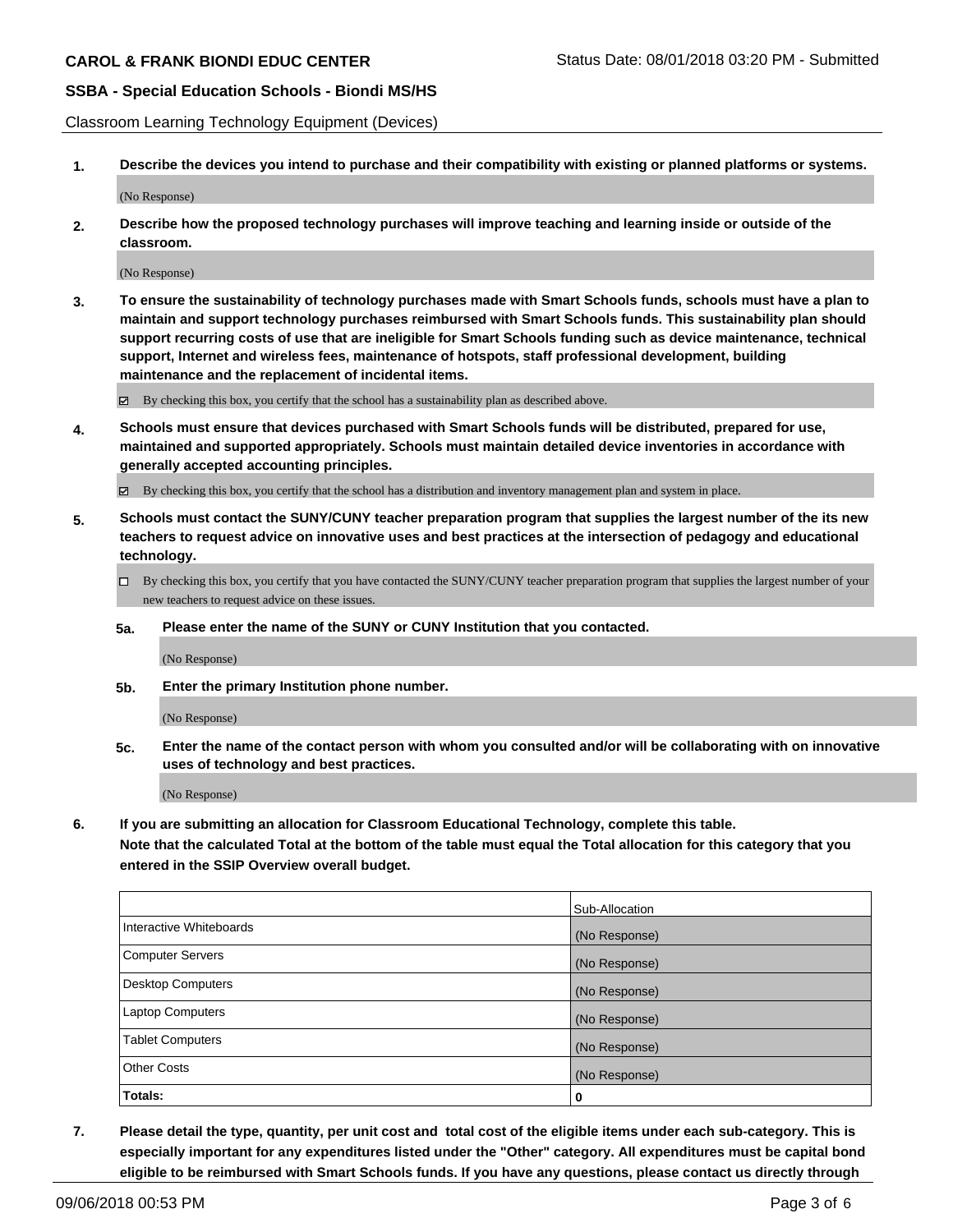Classroom Learning Technology Equipment (Devices)

## **smartschools@nysed.gov.**

### **Add rows under each sub-category for additional items, as needed.**

| Select the allowable expenditure | Item to be purchased | Quantity      | Cost per Item | <b>Total Cost</b> |
|----------------------------------|----------------------|---------------|---------------|-------------------|
| type.                            |                      |               |               |                   |
| Repeat to add another item under |                      |               |               |                   |
| each type.                       |                      |               |               |                   |
| (No Response)                    | (No Response)        | (No Response) | (No Response) | (No Response)     |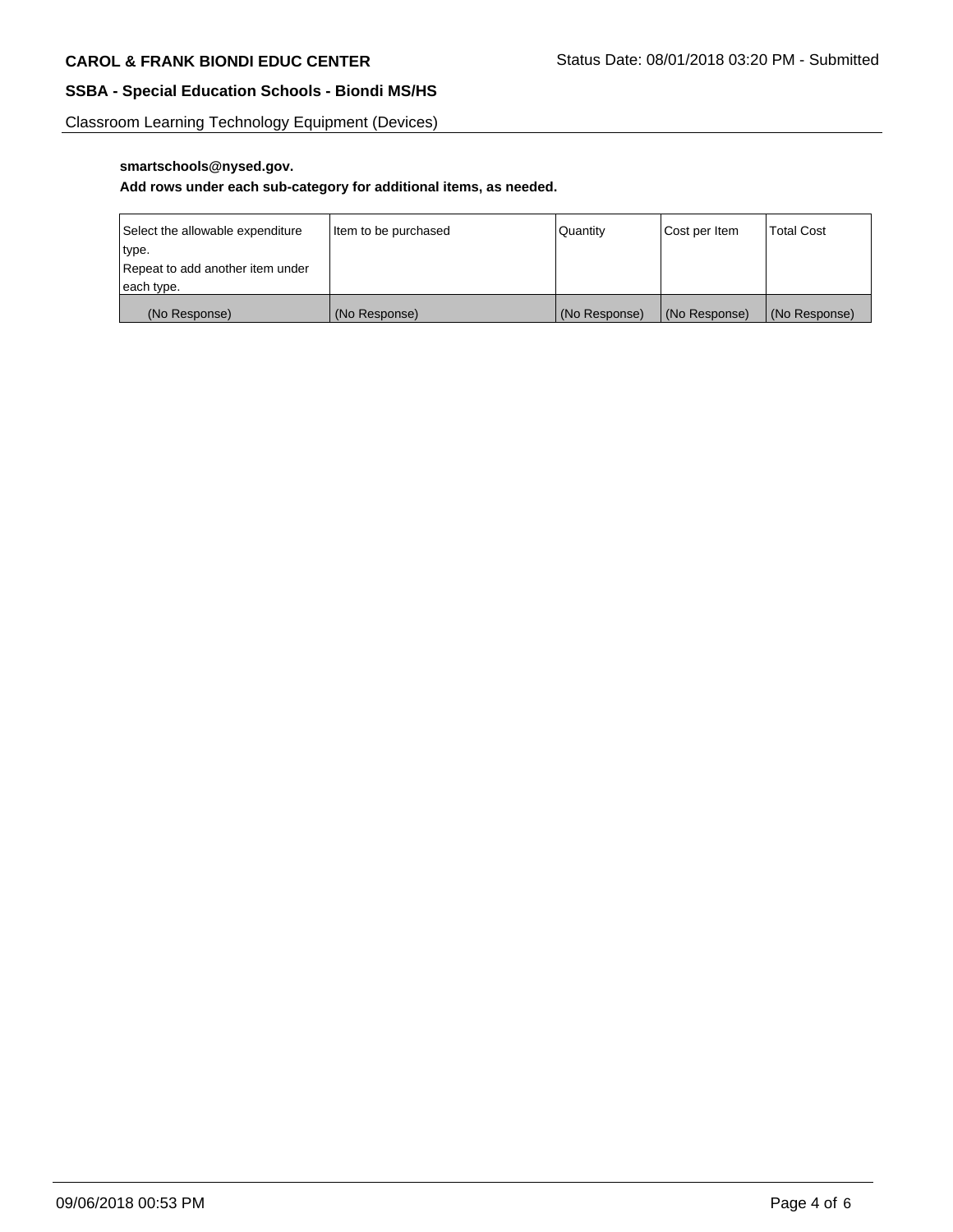Replace/Modernize Transportable Classrooms

**1. Describe the school's plan to construct, enhance or modernize education facilities to provide high-quality instructional space by replacing transportable classrooms.**

(No Response)

**2. Does your Classroom Trailer project require new construction or substantially altered space and result in capitalized cost in excess of \$100,000?**

(No Response)

**3. If you have made an allocation for Replace Transportable Classrooms, complete this table. Note that the calculated Total at the bottom of the table must equal the Total allocation for this category that you entered in the SSIP Overview overall budget.**

|                                                | Sub-Allocation |
|------------------------------------------------|----------------|
| Construct New Instructional Space              | (No Response)  |
| Enhance/Modernize Existing Instructional Space | (No Response)  |
| Other Costs                                    | (No Response)  |
| Totals:                                        | 0              |

**4. Please detail the type, quantity, per unit cost and total cost of the eligible items under each sub-category. This is especially important for any expenditures listed under the "Other" category. All expenditures must be capital bond eligible to be reimbursed with Smart Schools funds. If you have any questions, please contact us directly through smartschools@nysed.gov.**

**Add rows under each sub-category for additional items, as needed.**

| Select the allowable expenditure | Item to be purchased | Quantity      | Cost per Item | <b>Total Cost</b> |
|----------------------------------|----------------------|---------------|---------------|-------------------|
| 'type.                           |                      |               |               |                   |
| Repeat to add another item under |                      |               |               |                   |
| each type.                       |                      |               |               |                   |
| (No Response)                    | (No Response)        | (No Response) | (No Response) | (No Response)     |